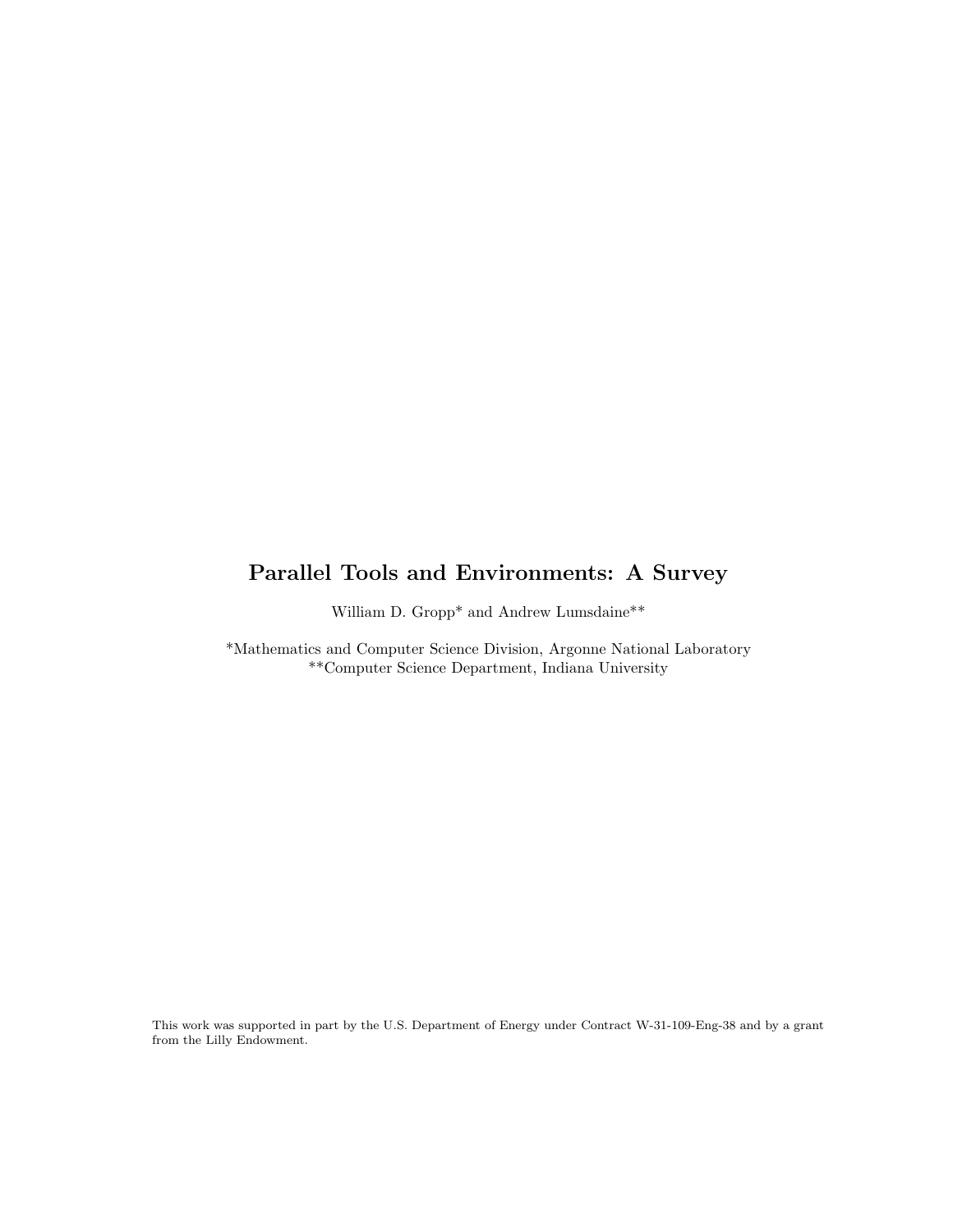Writing parallel programs is difficult. Besides the inherent difficulties associated with writing any kind of software, parallel programs have additional complexities due to data management, process management, and process synchronization. Further, even the basic activities involved in writing and using parallel programs are often more difficult than those same activities on a conventional, uniprocessor computer. Some of this difficulty is due to the traditional dearth of tools for parallel programming and parallel computing. Early users of parallel systems had to write their own tools from scratch, sometimes even including basic system software. Some features, such as robust, fast file systems, were simply unavailable.

Today the situation is quite different. While parallel computing environments are still not as easy to use or as robust as workstation environments, great strides have been made in improving parallel computing for end users. These improved environments have been driven by the rapid expansion in the number of parallel computers and the number of people using them (enabled in large part by the exploitation of commodity components, e.g., by the Beowulf project [8]). Similarly, improved parallel programming has been enabled by the development of a standard programming model and applications programmer interface for developing parallel scientific applications. The Message Passing Interface (MPI) standard [3, 5, 6] allows the development of both parallel programs and parallel libraries. By supporting software libraries, MPI allows programmers to build applications in terms of the natural operations for their application, such as solving a system of nonlinear equations, rather than low-level, specialized parallel programming commands. As a result, an active community of builders and users of parallel tools has arisen.

This chapter surveys the categories of tools useful for parallel computing and briefly describes some particular tools in each category. Section 0.1 describes software and tools that can be used to set up and manage a parallel computing cluster. Section 0.2 focuses on tools for computational science, including numerical libraries, software environments, and complete applications.

Many tools and environments are already available; no single chapter (or even book!) could list them all. We cover some of the most widely used open-source and research tools, with particular emphasis on tools that were featured at the 2004 SIAM Conference on Parallel Processing for Scientific Computing. (The presence or absence of any tool in our survey should not be considered as an endorsement or otherwise. To be fair, we have not specifically named commercial products.) New tools are being developed, and existing tools continue to evolve; we encourage users to ask others what tools they use and to search the Web for new developments.

### 0.1 Software and Tools for Building and Running **Clusters**

In the early days of cluster computing, building a cluster meant ordering boxes of computers, unpacking them, loading software onto each one, and then writing custom code to manage the collection of machines as a parallel computer. Today one can order a cluster, complete with all of the software needed to operate it, from a vendor who will install it, test it, and service it. Understanding the different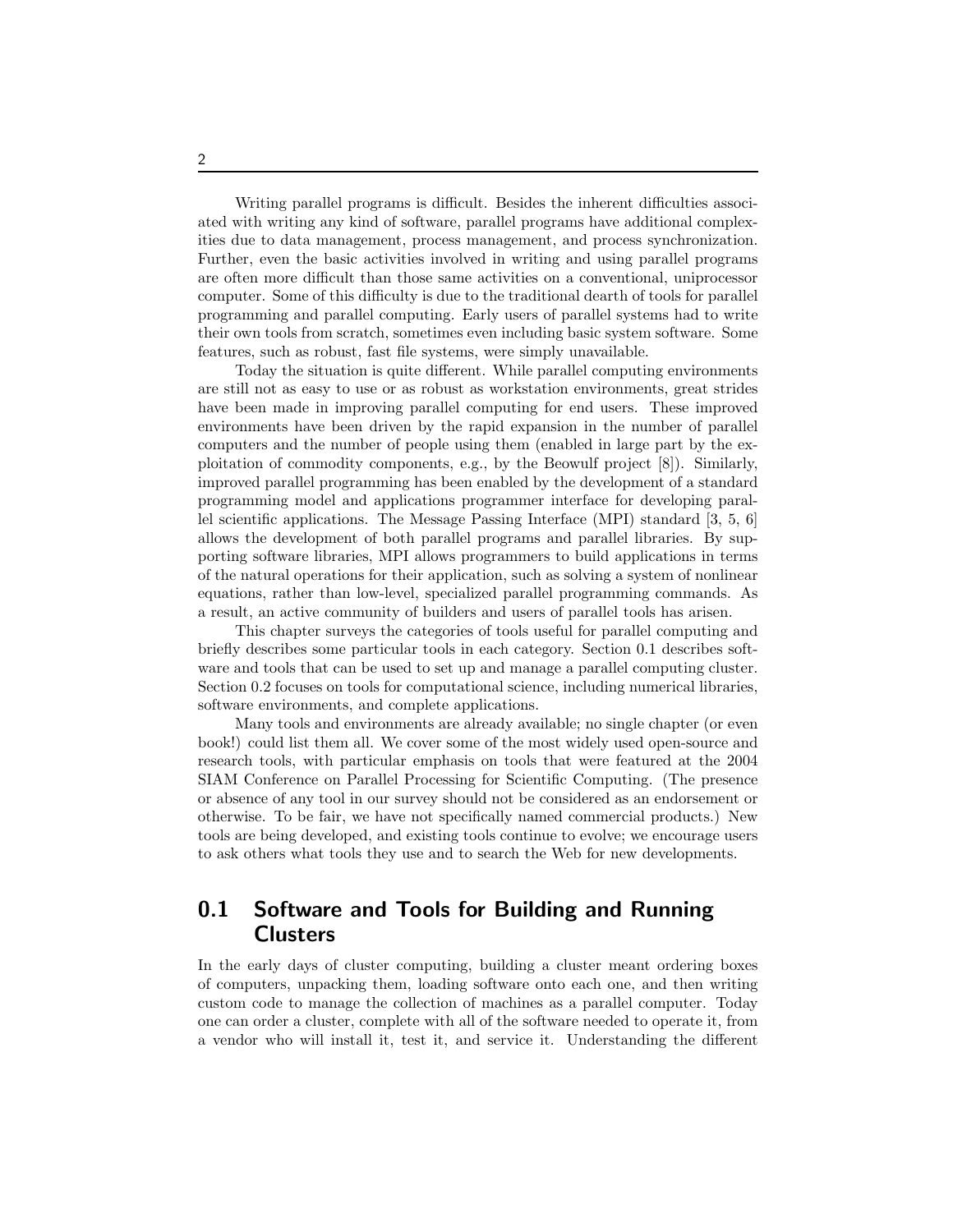system tools available for clusters is still necessary, however, and those who choose to build their own cluster (still often the best choice for small clusters) will need to acquire the tools that operate the cluster and allow users to build and run programs. This section can only touch on these tools; a cluster reference such as [4, 7] will provide a more thorough discussion.

Setting up and running a cluster involves three aspects:

- Node Configuration: How will each individual node be configured (e.g,. what operating system and what software will go on each node)?
- Cluster Configuration: How will the individual nodes be connected and configured together to make up a parallel computing resource?
- Cluster Management: How will the individual nodes and the cluster configuration be managed over time (e.g., how will new software be installed and how will jobs be submitted)?

#### 0.1.1 Node Configuration

Clusters comprise a collection of individual computers. An important aspect of cluster setup is therefore the configuration of each of those nodes in the cluster.

**Operating System.** The most fundamental choice in setting up individual cluster nodes is the operating system. Linux is a common choice in many cases. Linux distributions are available from a number of providers, and the cost of acquisition is typically quite low (often free). Linux has been ported to the various microprocessors that are used in computational clusters, including new 64-bit architectures. Because of the popularity and ubiquity of Linux, a large selection of software packages is available for it (in source and packaged binary form), including most of the tools for parallel computing that are mentioned in this chapter. There are a huge number of Linux distributions (both well known and obscure). Some of the more widely used distributions for cluster computing are RedHat, Debian, SuSE, Fedora, Mandrake, Gentoo, and Yellowdog. In choosing a distribution, one should consider issues such as ease of installation, availability of support, availability of packaged software, and compatibility with specialized hardware, such as high-speed interconnects.

**Compilers and Debuggers.** In order to develop programs, compilers are needed. The freely available GNU compilers support all of the popular languages in scientific computing (including Fortran 95 with the recent release of g95). Higher performance and additional features, such as support for the OpenMP standard [1], are available from a range of commercial compiler vendors. Program development tools, including commercial parallel debuggers, are also available.

**Sequential Libraries.** High levels of parallel performance depend on high levels of sequential performance. Many hardware vendors provide highly tuned versions of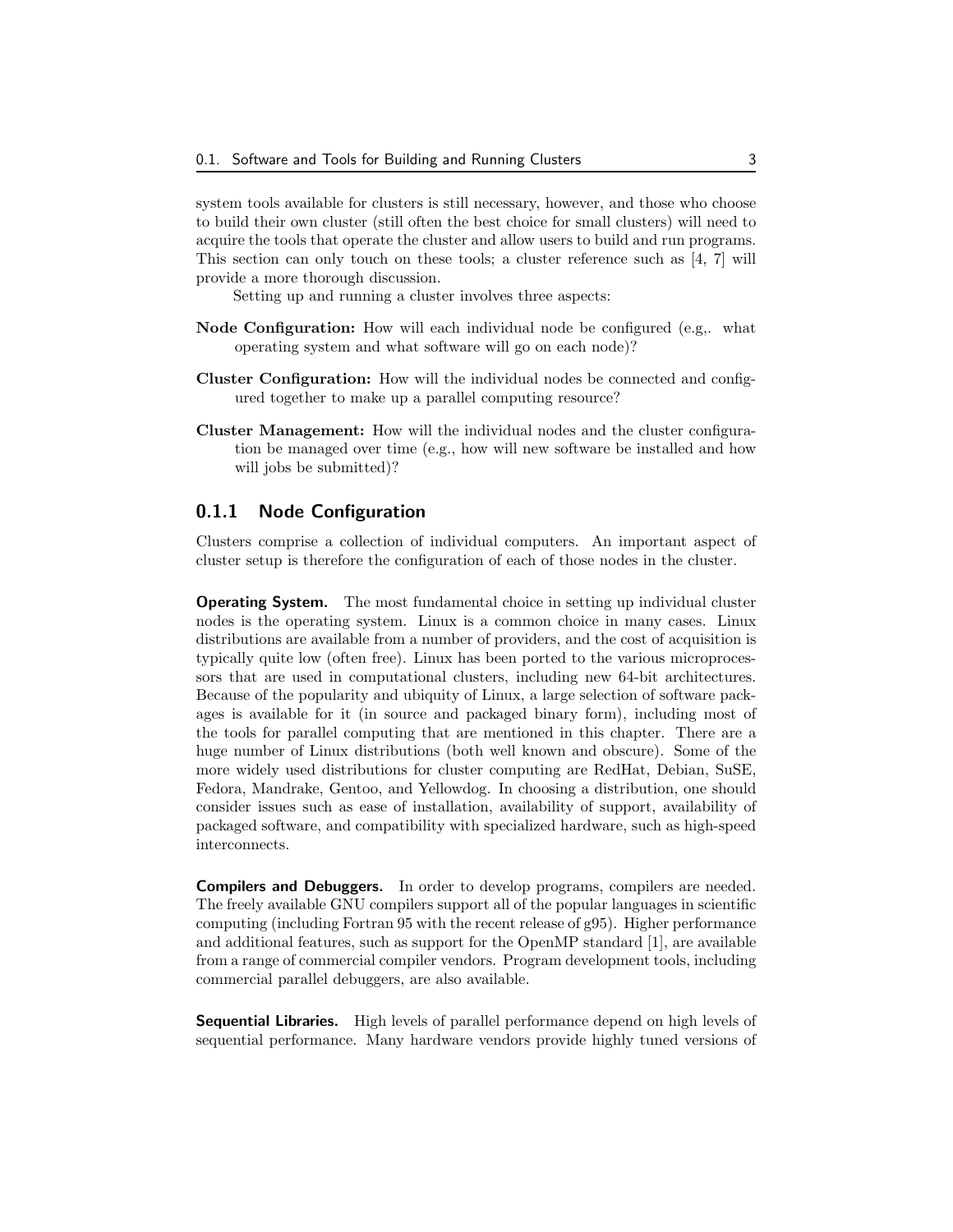sequential libraries such as the BLAS. Many of the BLAS routines are also available as part of the ATLAS project, which uses automatic tuning techniques to provide performance equal to vendor-tuned BLAS in many cases.

#### 0.1.2 Cluster Configuration

Beyond the configuration of each individual node, an important aspect of cluster setup is the infrastructure that allows the collection of nodes to work together effectively as a cluster.

Network Architecture. The nodes in a computational cluster will almost certainly be equipped out of the box with 100 Mbit/s or even (as is becoming more and more common) 1 Gbit/s Ethernet. This network will be used for cluster administration and most cluster services (such as basic NFS file sharing, directory services, and remote login). One important decision is whether to make this a public network or a private network (having public or private IP addresses, respectively). With private addressing, the cluster accesses the public Internet via a gateway machine or router, and this setup can provide certain security and administrative benefits.

For some classes of computational problems, Ethernet may offer sufficient performance. In many cases, however, one will want to add a second high-performance network such as Myrinet, Infiniband, or Quadrics to explicitly support communication for parallel computing. Also desirable will be the availability of an MPI library that is ported (and tuned) for the selected interconnect. Hardware vendors providing high-performance interconnects may also provide a corresponding MPI implementation. Several of the open-source implementations support these interconnects as well.

Basic Services. The nodes in a cluster will need basic services such as shared file systems, directory services, gateway services, and cluster administration. For reasons of symmetry (and load balancing), it is best not to use for this purpose nodes that will also be used to run compute jobs. Rather, some number of "head node" servers should be apportioned to handle such services. The exact ratio of service nodes to compute nodes will depend on individual needs, but typically one could expect to support 8 to 32 compute nodes with a single service node.

File System. Any computer needs a file system on which to store data. Unixbase (including Linux-based) clusters will usually provide the Network File System (NFS). This is the system commonly used on Unix desktop workstations and Unix servers and is often a good choice as the file system for source files. NFS may be a poor choice for use by parallel applications, however, because it was not designed to support multiple processes accessing (particularly writing to) the same file. For I/O to and from parallel applications, a parallel file system should be used. There are a number to choose from, including freely available (such as PVFS2) and commercially supported, such as Lustre ([www.clusterfs.com](http://www.clusterfs.com)), GPFS ([www-1.ibm.](http://www-1.ibm.com/servers/eserver/clusters/software/gpfs.html)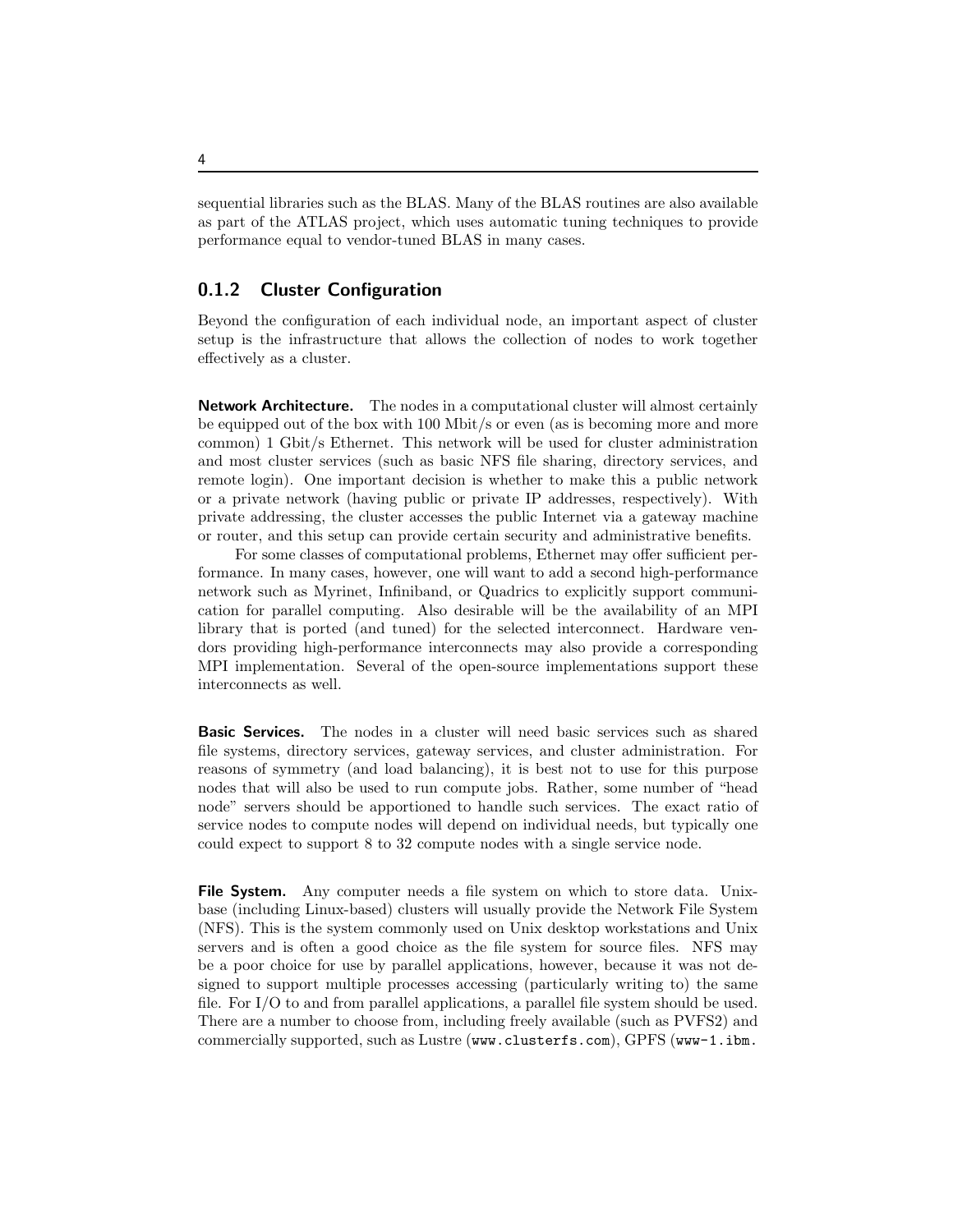[com/servers/eserver/clusters/software/gpfs.html](http://www-1.ibm.com/servers/eserver/clusters/software/gpfs.html)), Panasas ([www.panasas.](http://www.panasas.com) [com](http://www.panasas.com)), and GFS ([www.redhat.com/software/rha/gfs](http://www.redhat.com/software/rha/gfs)).

**Middleware.** Parallel programs require support for a parallel programming model. While some parallel languages are available with compilers for clusters, most users in computational science use the Message Passing Interface standard. This standard describes a library of routines that allow processes running on different nodes to communicate and coordinate. There are a number of implementations of the MPI standard; any application that uses MPI may be compiled with the mpi header files provided by the implementation and linked with the MPI library provided by the implementation. Thus, one can use any MPI implementation with any MPI program. Popular MPI implementations are MPICH2 ([www.mcs.anl.gov/mpi/](http://www.mcs.anl.gov/mpi/mpich2/) [mpich2/](http://www.mcs.anl.gov/mpi/mpich2/)) and LAM/MPI ([www.lam-mpi.org](http://www.lam-mpi.org)); another implementation, OpenMPI ([www.open-mpi.org](http://www.open-mpi.org)), should be available when this book is released. Commercial implementations of MPI are also available.

#### 0.1.3 Cluster Management

Once a cluster is up and running, various on-going administrative tasks and policies must be attended to.

**Scheduling.** A cluster will typically be a shared resource with multiple users. The computational resources for a parallel job should be considered together and allocated as a single resource. Inadvertently sharing even a single node between parallel jobs can cause severe load-balancing problems for those jobs. Manually managing the use of multiple compute nodes (which in a cluster are also essentially workstations) is extraordinarily difficult when even moderate numbers of users and nodes are involved. The most effective way to allocate groups of nodes for exclusive use is via a batch scheduler. Popular batch schedulers include OpenPBS ([www.openpbs.org](http://www.openpbs.org)), Torque ([http://www.clusterresources.com/pages/products/torque-resource-manager.](http://www.clusterresources.com/pages/products/torque-resource-manager.php) [php](http://www.clusterresources.com/pages/products/torque-resource-manager.php)), and SLURM ([www.llnl.gov/linux/slurm](http://www.llnl.gov/linux/slurm)).

Integrated Node and Cluster Configuration Management. In a cluster, each node (typically a single PC) needs to have an operating system loaded onto it; the node must also be configured to use the interconnection network that allows the nodes to communicate with each other.

Setting up the individual nodes one by one in a cluster of any size can be a tedious and error-prone task (as would be upgrading a cluster in such a fashion). Fortunately, tools exist to automate this process as well as to automate the process of transforming a collection of nodes into an integrated cluster. Three popular tools are

ROCKS ([rocks.npaci.edu/Rocks](http://rocks.npaci.edu/Rocks)),

OSCAR ([oscar.openclustergroup.org](http://oscar.openclustergroup.org)), and

Cplant [www.cs.sandia.gov/cplant](http://www.cs.sandia.gov/cplant).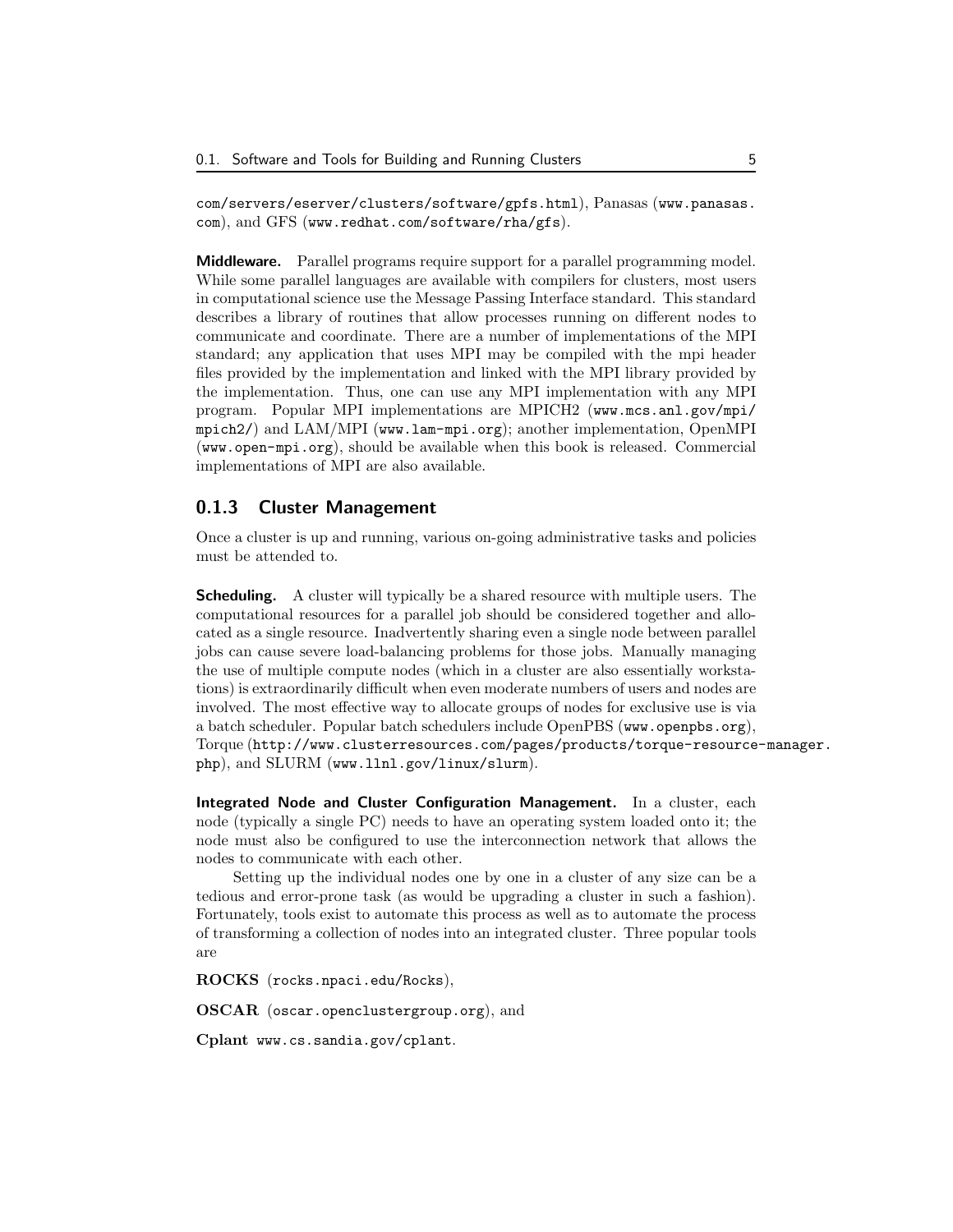These packages represent different approaches to the management of cluster system software. ROCKS is a *description-based* method. This approach uses tools built into the operating system to describe and assemble the software needed for each node. The advantage of this approach is that it works well with nearly any hardware; but because it is built atop installation tools in an operating system, it limits the choice of operating system. In the case of ROCKS, only certain Linux distributions are allowed.

OSCAR is a *disk image-based* method. This approach uses a custom installation program to build a disk image that can then be copied to all of the nodes in the cluster. This approach allows greater flexibility in the choice of operating system (some, such as the Chiba City system, allow both Windows and Linux to be used), but may limit the choice of hardware (such as disks or new network interfaces).

Cplant is provided as source code and contains a complete environment targeted at scalability, including runtime utilities and debugging support.

Regardless of which toolkit chosen, when a cluster management system finishes its initial setup process, the computational cluster will be ready to use. And, since these toolkits are aimed at supporting high-performance science computing, the cluster as initially configured will include the other system software components discussed above.

One of the reasons for the success of clusters has been the ability to take advantage of commodity components. This is most obvious in hardware, but it is also true in software. There are multiple commodity operating systems, compilers, file systems, MPI implementations, and parallel programming environments. However, not all of these tools work together seamlessly—particularly the tools that manage the cluster. The Scalable Systems Software project ([www.scidac.](http://www.scidac.org/ScalableSystems) [org/ScalableSystems](http://www.scidac.org/ScalableSystems)), part of the DOE SciDAC (Scientific Discovery through Advanced Computing) program, seeks to develop standards for interfaces between system software components to enable the development of new functionalities.

### 0.2 Tools for Computational Science

Many tools are available for all conducting all phases of computational science on clusters. Many of the chapters in this book discuss particular tools in depth; in this chapter, we briefly summarize some of the available tools. Tools chosen for this section were described at the 2004 SIAM Parallel Processing conference in one or more talks. Not all tools are included, and many other tools are available for clusters. This section is intended to give a sampling that illustrates the breadth of tools available for parallel computing. The section is organized by category, starting with software libraries for solving linear and nonlinear equations.

#### 0.2.1 Solvers for Linear and Nonlinear Equations

The development of solvers for linear and nonlinear systems of equations for parallel computers is as old as parallel computers themselves. As a result, many mature and efficient libraries are available for these problems. Chapters ?? and ?? discuss the state of the art in these areas.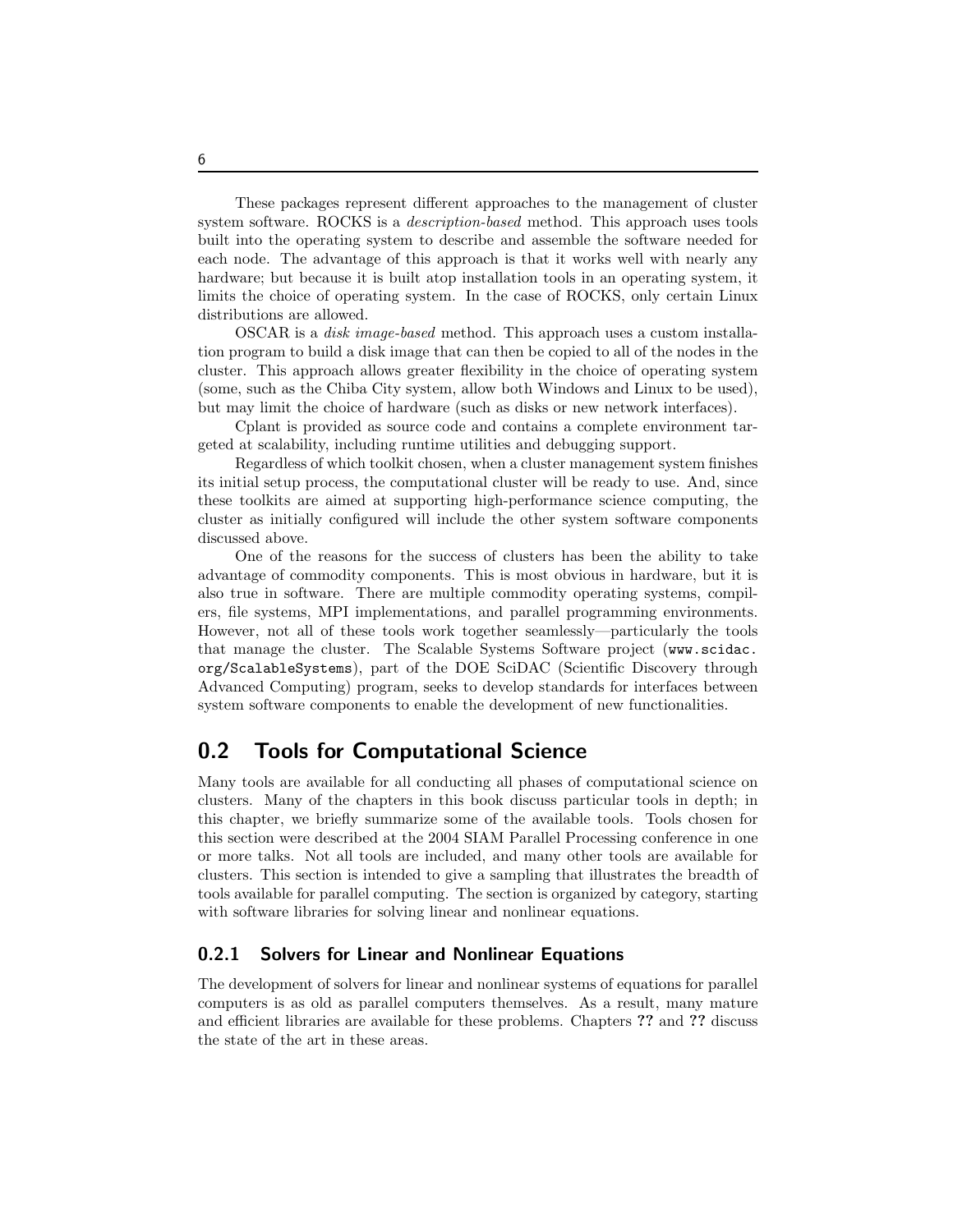Following are some of the tools featured at the 2004 SIAM meeting on parallel processing, along with a URL that gives access to more data and to the software.

- pARMS (<http://www-users.cs.umn.edu/~saad/software/pARMS>) provides preconditioned Krylov solvers for linear systems, using recursive multilevel ILU preconditioning.
- *•* Prometheus ([www.cs.berkeley.edu/~madams/prometheus](http://www.cs.berkeley.edu/~madams/prometheus)) is a scalable unstructured finite element solver employing multigrid.
- *•* SuperLU ([crd.lbl.gov/~xiaoye/SuperLU](http://crd.lbl.gov/~xiaoye/SuperLU)) is a sparse direct linear solver, with versions for nonparallel machines, shared memory and distributed memory.
- *•* PETSc ([www.mcs.anl.gov/petsc](http://www.mcs.anl.gov/petsc)) is a package for solving linear and nonlinear systems of equations, emphasizing support for equations from PDE discretizations.
- hypre ([www.llnl.gov/CASC/linear\\_solvers](http://www.llnl.gov/CASC/linear_solvers)) provides parallel preconditioners featuring multigrid.
- Petra is part of Trilinos ([software.sandia.gov/trilinos](http://software.sandia.gov/trilinos)) and provides the basic linear algebra support such as parallel sparse matrix operations.
- *•* PLAPACK ([www.cs.utexas.edu/users/plapack](http://www.cs.utexas.edu/users/plapack)) is a parallel dense linear algebra package.
- *•* ScaLAPACK ([www.netlib.org/scalapack/scalapack\\_home.html](http://www.netlib.org/scalapack/scalapack_home.html)) is another parallel dense linear algebra package.

In evaluating libraries, beyond the usual issues of correctness and accuracy, one should consider completeness and interoperability. While these terms are not precise, they describe important qualitative properties of a library. A library is *complete* if it provides all of the routines needed to create and use the data structures that it needs. For example, a sparse matrix library is not complete if there are no routines to help assemble the sparse matrix data structures. Libraries that are not complete in this sense require more effort to use.

*Interoperability* is the property that allows an application to use multiple libraries. Some libraries and tools may assume that no other tools are used in the application, an assumption that can limit the applications for which the library is suitable.

#### 0.2.2 Parallel Programming and Languages

Parallel programming is considered by many to be too hard. Without question, it is more difficult than programming a single processor; moreover, writing bad parallel programs seems to be easier than writing bad regular programs. Many efforts have been undertaken to simplify parallel programming. One is to develop a new, general-purpose parallel language—often, an extension of an existing language.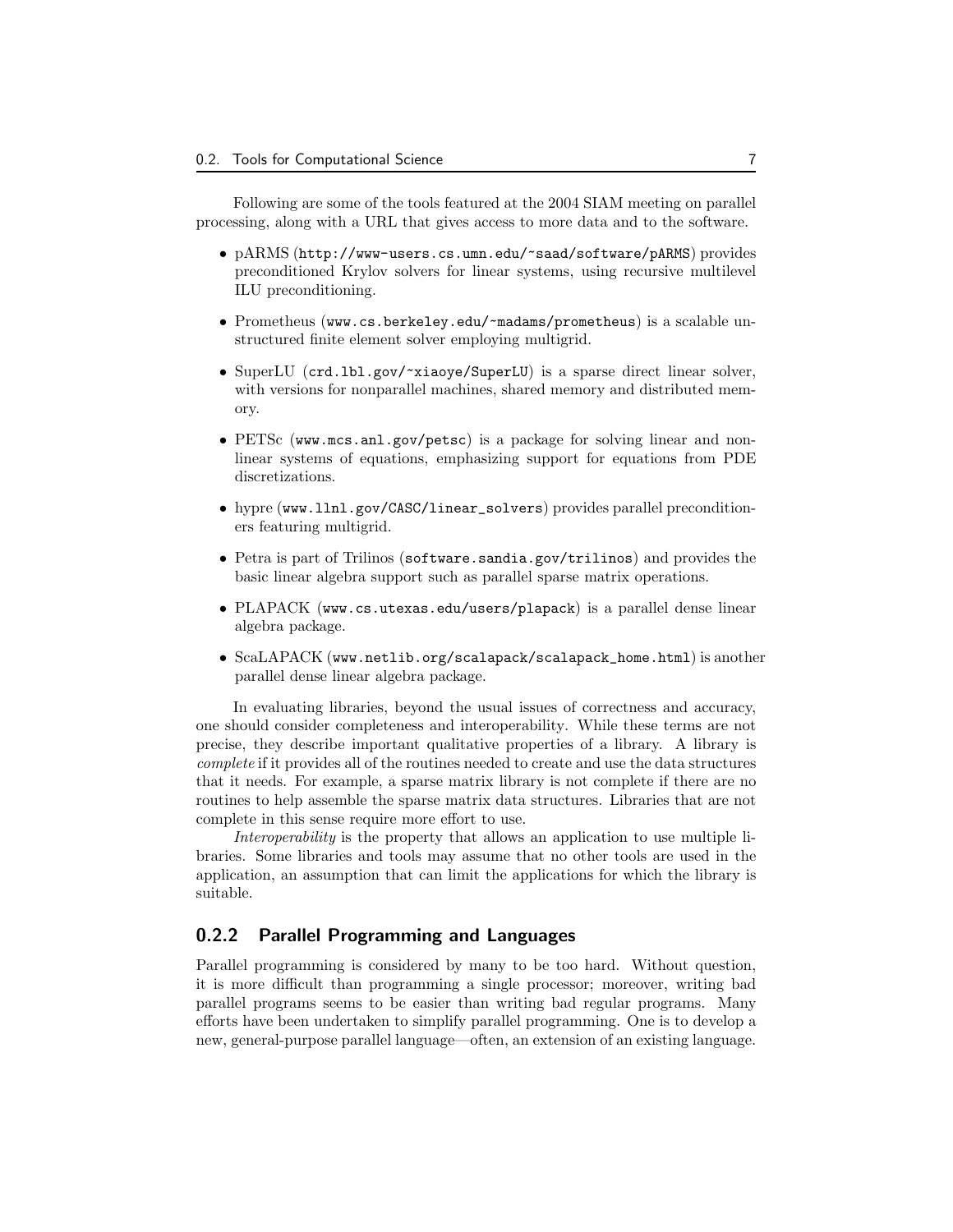For example, the partitioned global address space (PGAS) languages provide a unified view of the entire parallel computer, rather than using MPI to connect otherwise separate programs on each node. Important examples of these languages are Unified Parallel C (UPC,  $\mathbf{upc}.\mathbf{gwa}.\mathbf{edu})$  and CoArray Fortran  $(CAF)^1$ . PGAS languages have the concept of local and remote memory and hence promise efficient implementations on clusters. Users have reported some positive experience with these languages, but they are not yet widely available and do not always offer the highest performance.

Another approach has been to build tools optimized for a particular domain or class of algorithms. For example, both the language Cilk ([supertech.lcs.mit.](http://supertech.lcs.mit.edu/cilk) [edu/cilk](http://supertech.lcs.mit.edu/cilk)) and the library MasterWorker ([www.cs.wisc.edu/condor/mw](http://www.cs.wisc.edu/condor/mw)) provide good support for task-parallelism. Charm++ ([charm.cs.uiuc.edu/research/](http://charm.cs.uiuc.edu/research/charm) [charm](http://charm.cs.uiuc.edu/research/charm)) also provides a programming model that supports parallelism through the creation and management of large numbers of "virtual" tasks.

In the future, we expect to see more such tools. Domain-specific languages are simply programming languages tuned to a particular domain and usually a particular data structure within that domain (data-structure-specific language is often a more accurate description). These languages can take advantage of knowledge about the domain to raise the level of abstraction and hide many of the details of parallel programming from the user. One example is parallel-R ([www.aspect-sdm.](http://www.aspect-sdm.org/Parallel-R) [org/Parallel-R](http://www.aspect-sdm.org/Parallel-R)), a parallel version of the statistical language R.

The DARPA High Productivity Computer Systems project is an important project to watch ([www.highproductivity.org](http://www.highproductivity.org)). This project seeks to develop a combination of hardware and software (including new computer languages) to significantly increase programmer productivity. Even if these specific efforts never become commercial systems, the ideas developed will undoubtedly stimulate further work in computer architecture and programming languages.

#### 0.2.3 Performance Evaluation

Two major factors motivate the use of parallel computing: the need for more computing performance and the need for more memory in which to perform the calculations. Thus, tools to identify and repair performance bugs are a critical part of any parallel computing environment.

For most applications, most of the gap between the performance of an application and the peak performance is due not to the parallelism but to the capabilities of the individual nodes. Thus, tuning the single-node performance is the first and often most important step.

An important step toward making high-quality performance evaluation possible has been the development of a set of routines that provide portable access to the performance counters maintained by most modern CPUs. The PAPI library (<http://icl.cs.utk.edu/papi>) is available for many operating systems and processors and provides such a portable interface.

Tools that work closely with the compiler or the source code can provide

 ${}^{1}$ Earlier known as F--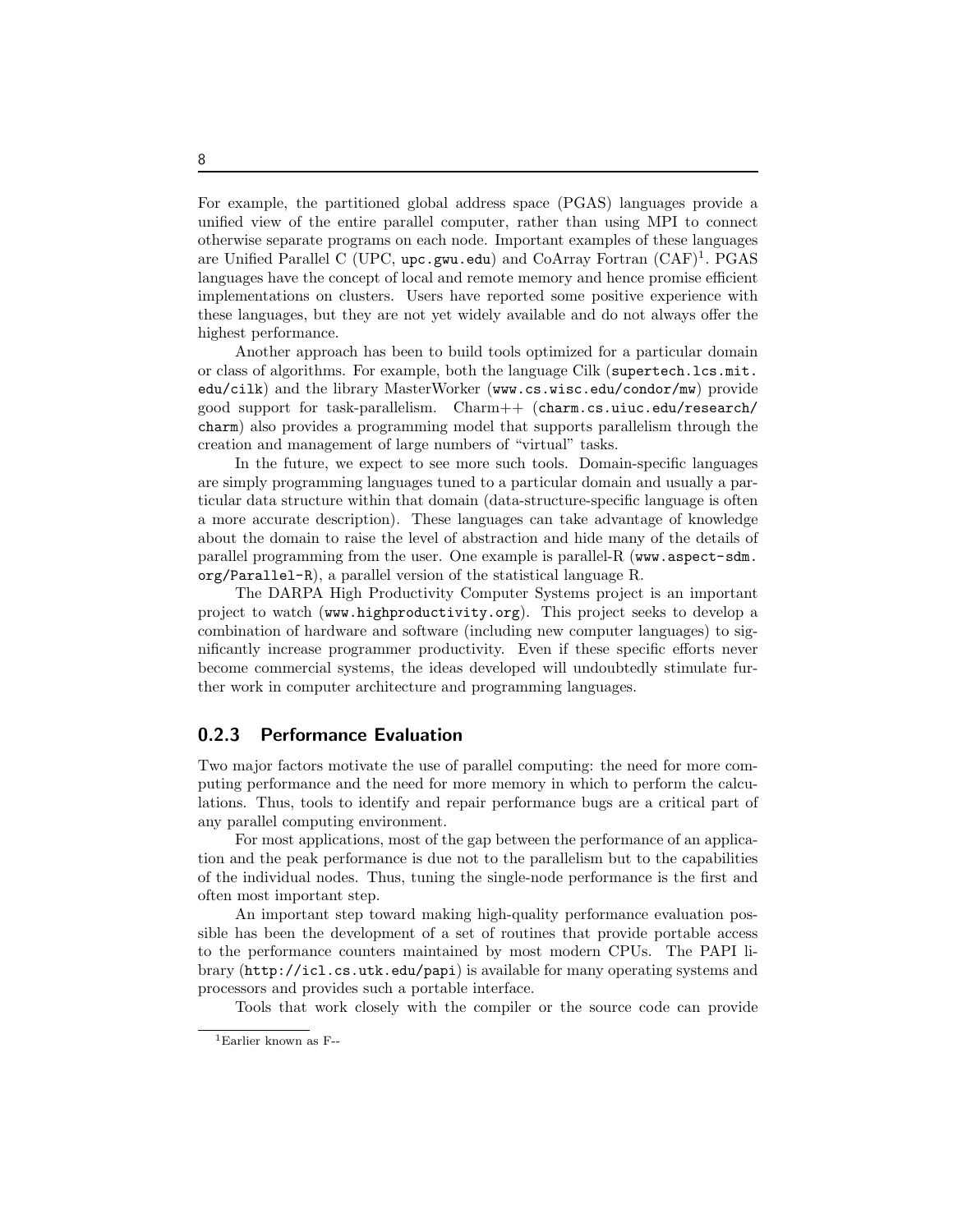more context for understanding the reasons for the measured performance and suggest ways to improve performance. Tools such as those in the HPCToolkit ([www.hipersoft.rice.edu/hpctoolkit](http://www.hipersoft.rice.edu/hpctoolkit)) provide detailed information about the behavior of an application.

Once the single-processor or single-node performance of an application has been evaluated and tuned, one should look at the parallel performance. Most tools for understanding the parallel performance of applications fall into two categories: tools that create a log file of every parallel computing event, such as sending or receiving a message, along with tools to analyze and display the contents of this long file, and tools that create a summary of the parallel computing events, for example, by counting the amount of data sent between two processes.

The Tuning and Analysis Utilities (TAU, [www.cs.uoregon.edu/research/](http://www.cs.uoregon.edu/research/paracomp/tau/tautools) [paracomp/tau/tautools](http://www.cs.uoregon.edu/research/paracomp/tau/tautools)) is another package that provides tools for instrumenting and analyzing applications.

Examples of logfile-based tools are Paraver (Chapter ??), SvPablo ([www.](http://www.renci.unc.edu/Project/SVPablo/SvPabloOverview.htm) [renci.unc.edu/Project/SVPablo/SvPabloOverview.htm](http://www.renci.unc.edu/Project/SVPablo/SvPabloOverview.htm)), Jumpshot ([www.mcs.](http://www.mcs.anl.gov/perfvis/software/viewers) [anl.gov/perfvis/software/viewers](http://www.mcs.anl.gov/perfvis/software/viewers)), and Vampir (now part of the Intel Cluster Tools, [www.intel.com/software/products/cluster](http://www.intel.com/software/products/cluster)).

Summary tools include FPMPI ([www.mcs.anl.gov/fpmpi/WWW](http://www.mcs.anl.gov/fpmpi/WWW)) and mpiP ([www.llnl.gov/CASC/mpip](http://www.llnl.gov/CASC/mpip)).

The MPI standard provides support for the development of customized logging tools through what is called the "profiling interface." This feature of MPI provides a way to intercept any MPI call, perform any user-specified action, and then invoke the original MPI operation. In fact, many of the parallel performance tools use this interface. Users that need special kinds of information should consider using the profiling interface (a required part of all MPI implementations).

#### 0.2.4 Problem Solving Environments

Parallel programming is not necessary in some applications areas because of the availability of problem solving environments (PSEs). These provide substantial or complete support for computations, turning a parallel computer into just another source of computer cycles.

Among the PSEs featured at the SIAM 2004 parallel processing meeting were the following:

- *•* BioPSE ([www.sci.utah.edu/ncrr/software](http://www.sci.utah.edu/ncrr/software)) is a problem solving environment for biomedical problems and includes, in addition to solver and visualization tools, support for computational steering.
- SCIRun ([software.sci.utah.edu/scirun.html](http://software.sci.utah.edu/scirun.html)) is an environment for building problem solving environments (BioPSE is built on top of SCIRun).
- Cactus ([www.cactuscode.org](http://www.cactuscode.org)) is a problem solving environment supporting the collaborative development of parallel applications in science and engineering, and is well known for work in CFD and astrophysics.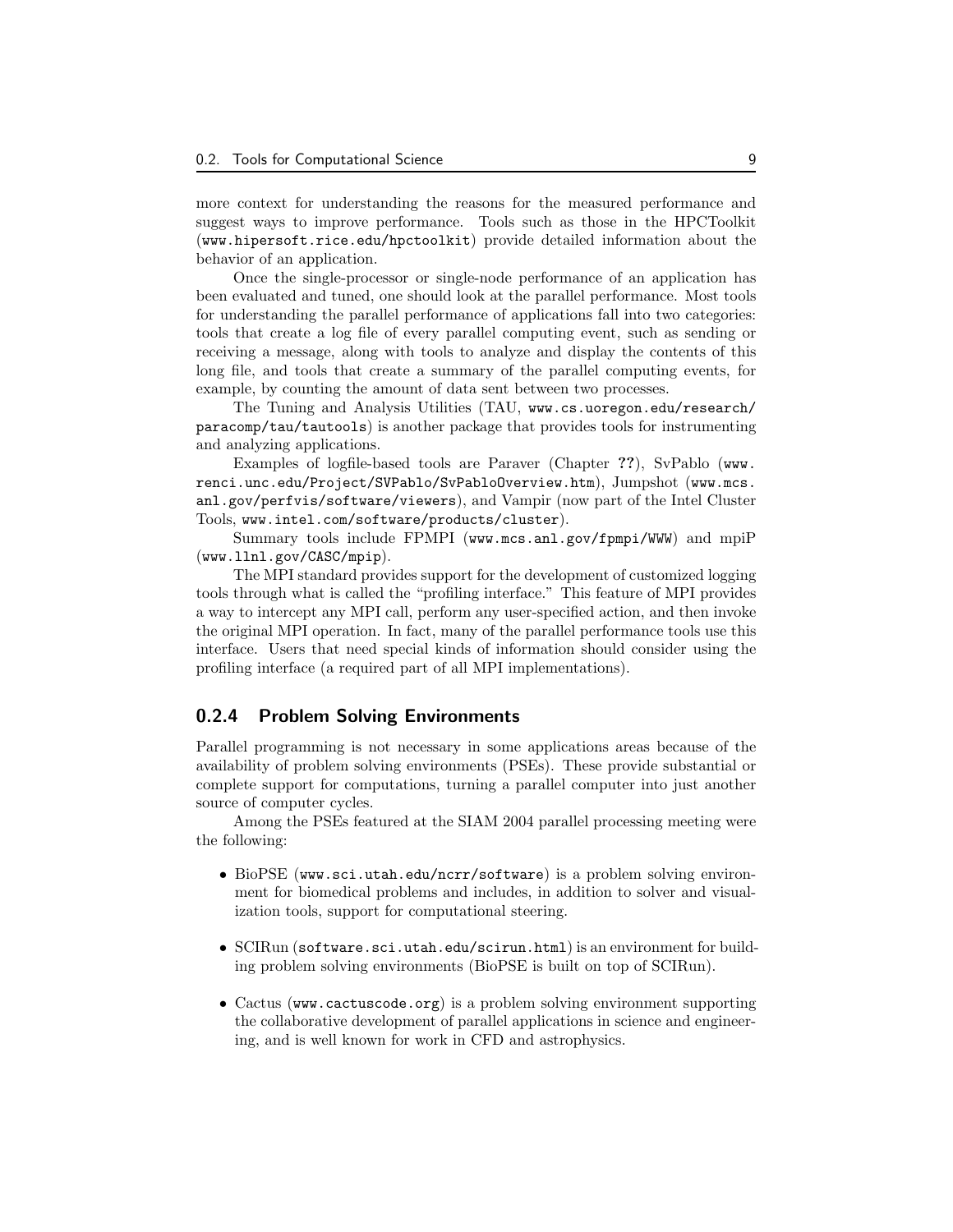*•* NWChem ([www.emsl.pnl.gov/docs/nwchem/nwchem.html](http://www.emsl.pnl.gov/docs/nwchem/nwchem.html)) is a package for computational chemistry.

Commercial applications include fluid dynamics, structural mechanics, and visualization. More applications can be expected because of the rapidly increasing number of clusters provides a market for them.

#### 0.2.5 Other Tools

Many other categories of tools exist in addition to those described above. This book, for example, includes chapters on mesh generation (Chapter ??), component architectures for interoperable software components (Chapter ??), and fault tolerance (Chapter ??). Other sources of information about parallel tools and environments include books such as [2] and [4] as well as on-line sources such as the Beowulf list ([www.beowulf.org](http://www.beowulf.org)). And, of course, using Web search engines will help one discover new tools as they continue to be developed and deployed.

#### 0.3 Conclusion

For many scientists and engineers, parallel computing has been made practical by the combination of commodity hardware and commodity software, aided by the development of standards—particularly those for parallel computing such as the MPI standard—and a healthy competition between groups developing software and hardware to these standards.

We close this chapter by summarizing some general recommendations for users and developers of computational science tools for parallel computers.

For users, first and foremost: Don't write code if you don't need to!

- 1. If you are setting up your own cluster, use one of the setup tools.
- 2. Use a problem solving environment if possible.
- 3. Use one or more parallel libraries to raise the level of abstraction, essentially turning MPI into a higher-level, domain-specific language for your application area.
- 4. Use an appropriate programming model and performance tools.

For tool developers, perhaps the most important recommendation is to ensure that your tool can interoperate with other tools. Tools should also be complete in terms of providing not just the core algorithm but the routines or tools that get a user from their problem description to your tool.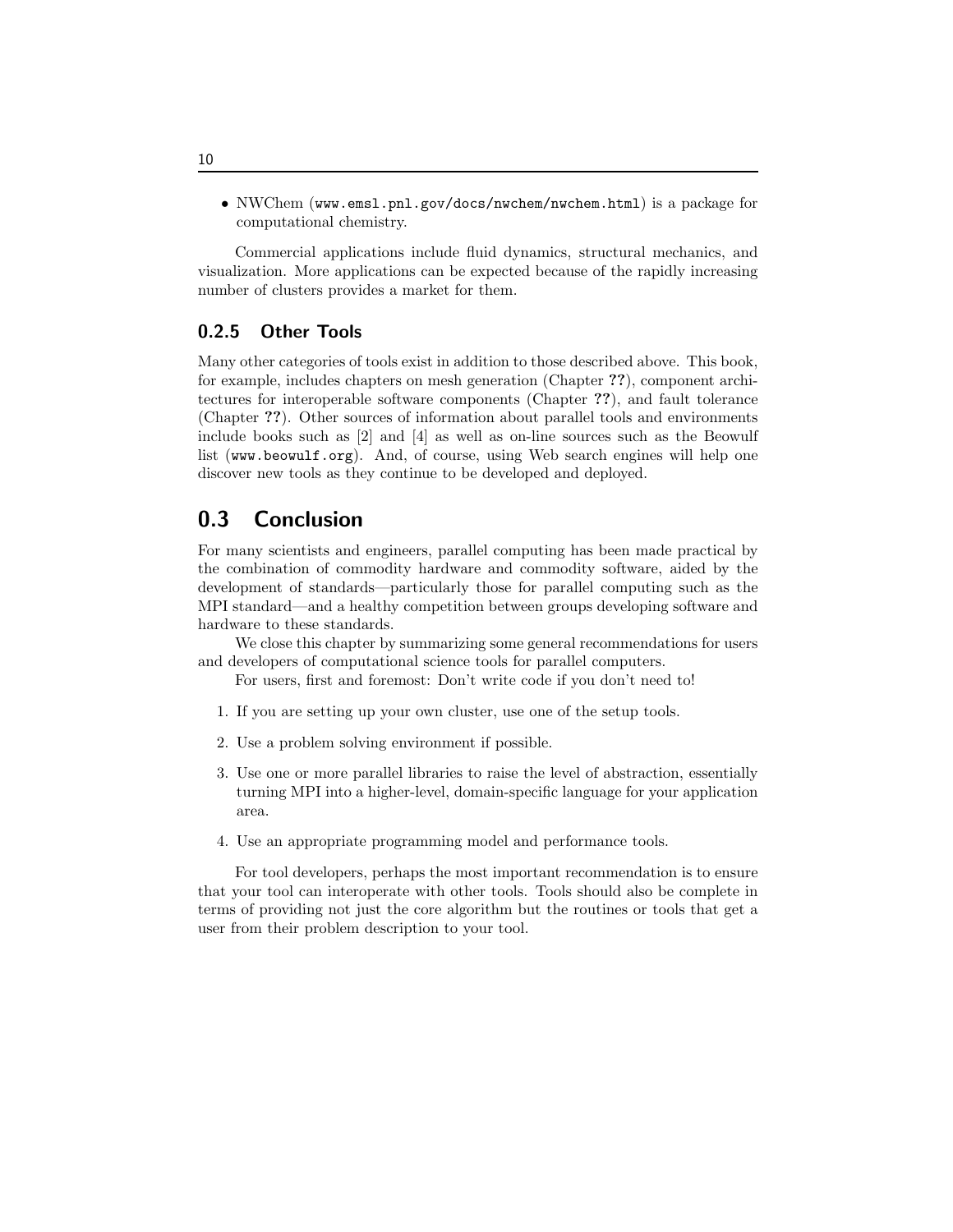# Index

batch scheduler, 5 Beowulf, 2 BioPSE, 9 bugs, performance, 8 Cactus, 9 cluster configuration, 5 CoArray Fortran, 8 commodity, 10 configuration description-based, 6 disk image-based, 6 configuration, cluster, 5 Cplant, 5 developers recommendations, 10 domain-specific languages, 8 Ethernet, 4 file system, parallel, 4 GFS, 5 global address space, language, 8 GPFS, 4 High Productivity Computing, 8 HPCS, 8 HPCToolkit, 9 hypre, 7 Infiniband, 4 interoperability, 7 LAM/MPI, 5 languages, domain-specific, 8 languages, R, 8

languages, statistical, 8 library completeness, 7 hypre, 7 interoperability, 7 pARMS, 7 Petra, 7 PETSc, 7 PLAPACK, 7 Prometheus, 7 ScaLAPACK, 7 SuperLU, 7 Trilinos, 7 Linux distribution, 3 logfiles, 9 Lustre, 4 Message Passing Interface, 2 MPI, 2 profiling interface, 9 MPI implementation LAM/MPI, 5 MPICH2, 5 OpenMPI, 5 others, 5 MPICH2, 5 Myrinet, 4 networks Ethernet, 4 Infiniband, 4 Myrinet, 4 Quadrics, 4 NWChem, 10 OpenMP, 3 OpenMPI, 5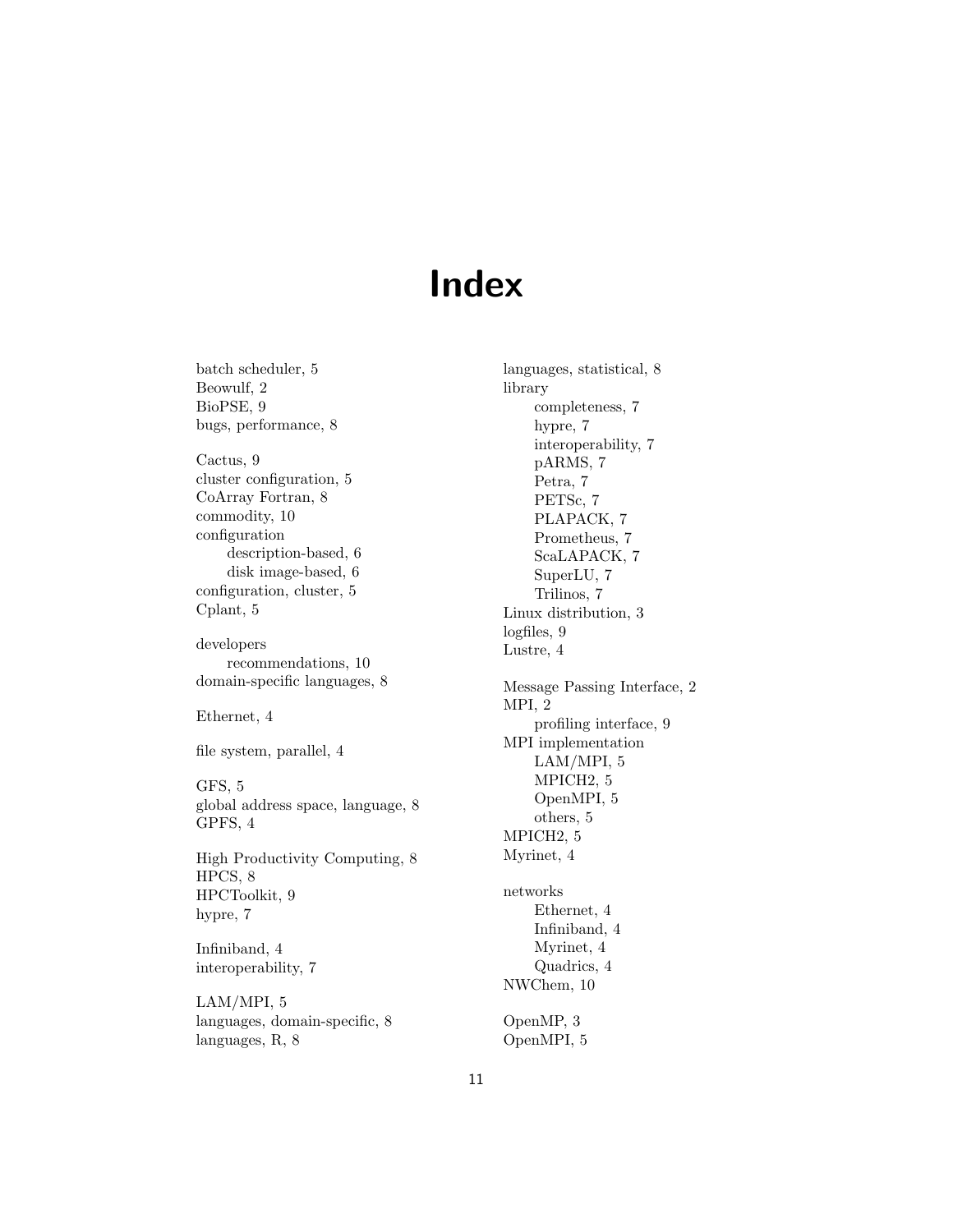OpenPBS, 5 OSCAR, 5 Panasas, 5 PAPI, 8 parallel file system, 4 pARMS, 7 performance bugs, 8 performance tools logfiles, 9 summary, 9 Petra, 7 PETSc, 7 PGAS, 8 PLAPACK, 7 profiling interface, MPI, 9 Prometheus, 7 PVFS2, 4 Quadrics, 4 recommendations, for tool developers, 10 recommendations, for users, 10 ROCKS, 5 ScaLAPACK, 7 scheduler, batch, 5 SCIRun, 9 SLURM, 5 SuperLU, 7 Torque, 5 Trilinos, 7 UPC, 8 users

recommendations, 10